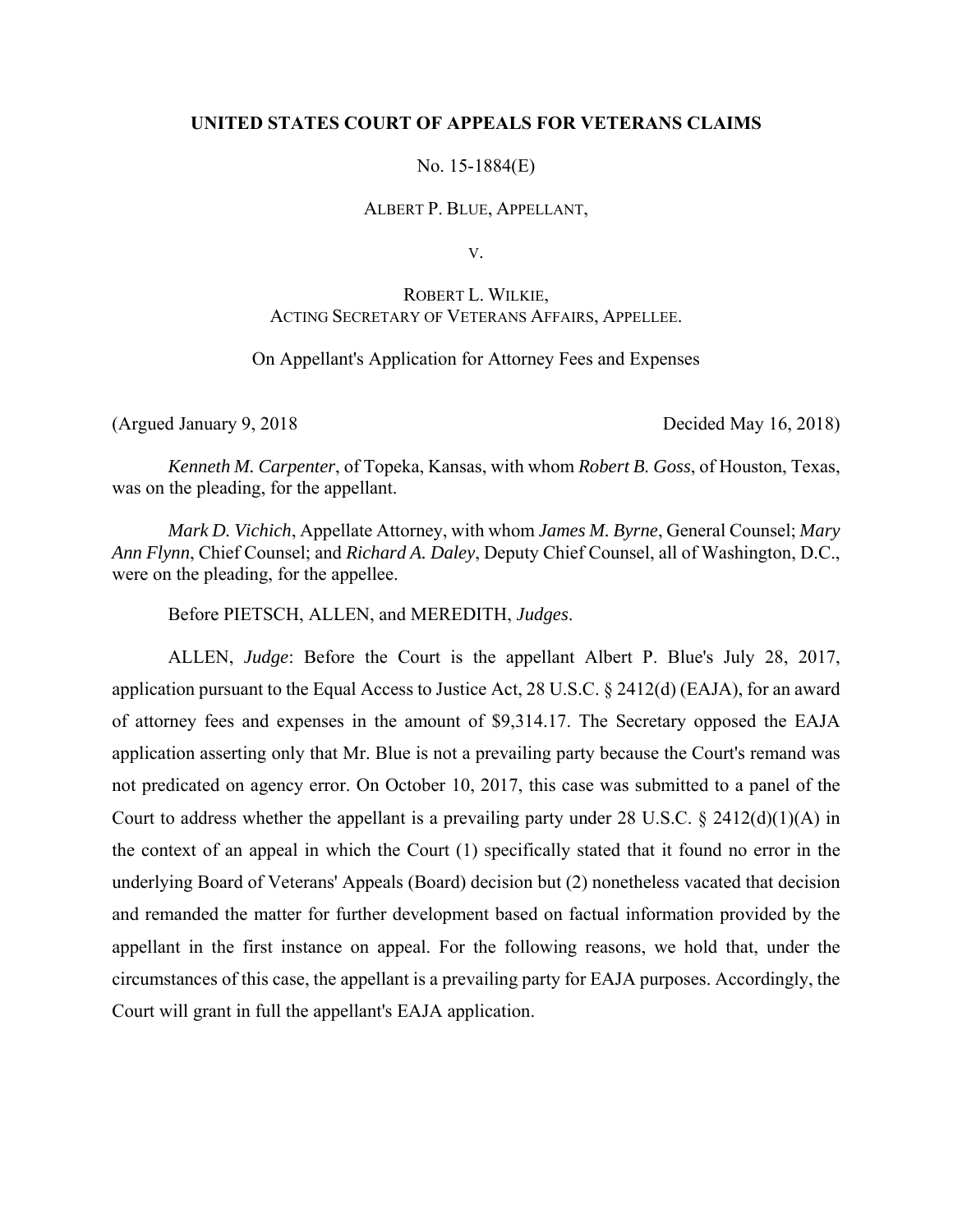### **I. RELEVANT BACKGROUND**

Mr. Blue's substantive appeal concerned an April 24, 2015, Board decision that denied service connection for a back disorder, a bilateral knee disorder, and a psychiatric disorder. As relevant to the EAJA question, the appellant argued that VA had not fulfilled its duty to assist him because it had not obtained VA medical treatment records from a facility in California. *See*  Appellant's Brief (Br.) at 1. He requested that the Court vacate the Board's decision and remand the matter for "further development and adjudication." *Id*. at 18.

On April 20, 2017, the Court issued a memorandum decision in which it vacated the Board's decision on appeal and remanded the matter for further development and readjudication. *Blue v. Shulkin*, No. 15-1884, 2017 WL 1407530, at \*4 (Vet. App. April 20, 2017). In its decision, the Court addressed the appellant's challenge to the Board's determination that VA satisfied its duty to assist despite not obtaining the VA treatment records at issue. *Id*. at \*3. The Court explained that the Board did not err in that regard as it was not VA's duty to "'sift through'" the appellant's claims file "to determine when and where he may have received VA treatment." *Id*. (quoting Secretary's Br. at 14). The Court recognized that the appellant maintained throughout the pendency of his administrative appeal that he was treated in a VA facility in Palm Springs, California; however, it was only on appeal to the Court that he provided accurate treatment dates. Specifically, the Court noted that before the agency the appellant had maintained that he was treated at the Palm Springs VA facility from 1970 to 1973, and while at the Court he stated that, in fact, his treatment began in 1975. *Id*. In a passage that takes on a featured role in this matter, the Court opined that,

[a]lthough [it] can find no error in the Board's failure to discover the exact dates of the appellant's treatment in California or in VA's failure to request records dated at least 2 years later than the appellant's testimony revealed, the appellant has now identified evidence in the record that meets his burden of providing VA with the information necessary to assist him in obtaining potentially relevant VA records.

*Id.* The Court then determined that it would vacate the Board's decision and remand the matter for the Board "to consider this evidence in the first instance and to direct VA to provide such additional assistance to the appellant it deems appropriate in light of this evidence." *Id.* Thus, the Court ordered essentially the same relief the appellant had requested. *See, e.g.,* Appellant's Br. at 18 (requesting remand for "further development and adjudication").

The appellant argues that he is a prevailing party because the relief the Court provided was predicated on error. He explains that, regardless of the language used in the underlying merits decision, for EAJA purposes the Court can–indeed, must–independently assess whether the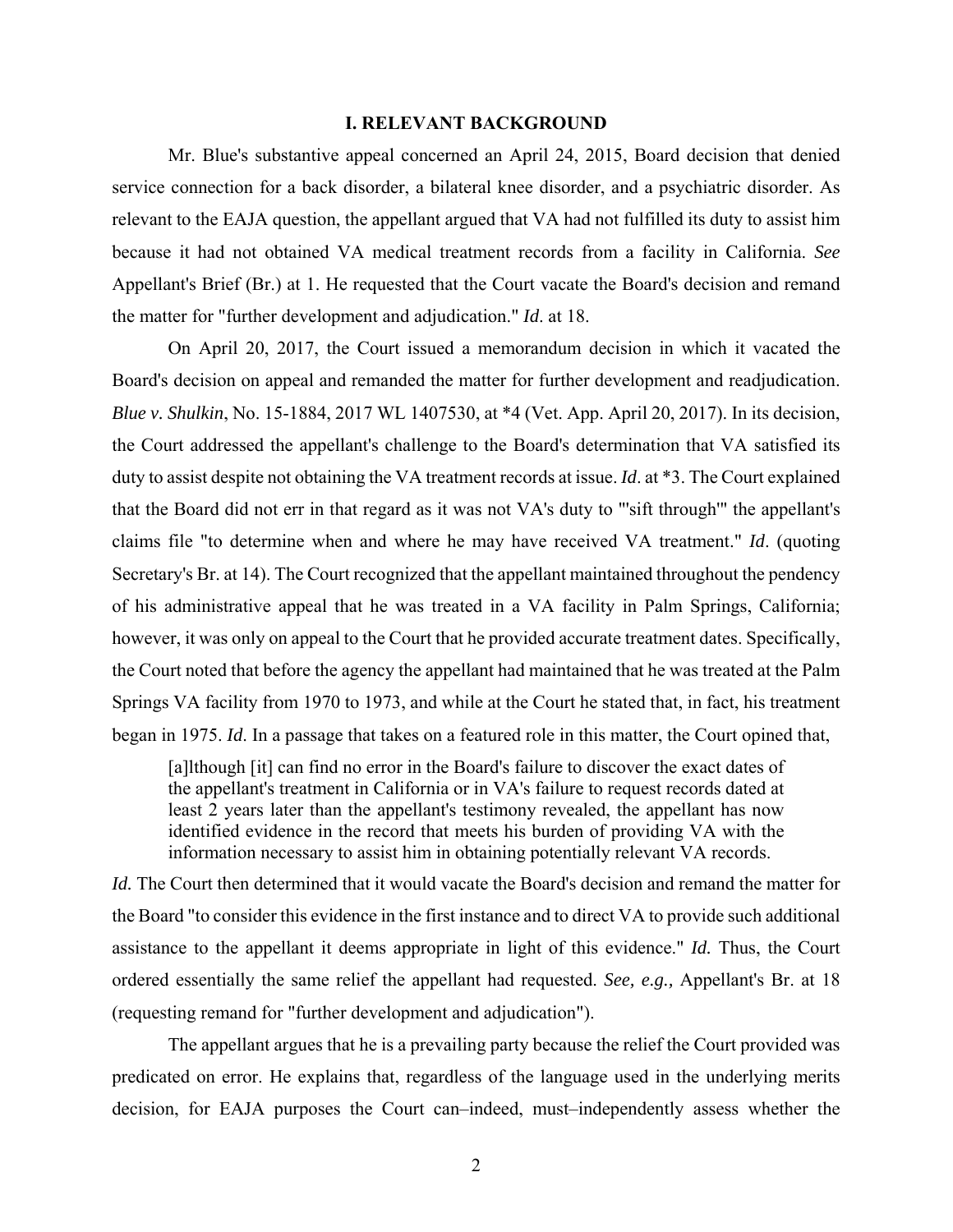remedy provided in the underlying merits decision was one that was necessitated by error. Reply at 2-3. In other words, the appellant contends that the Court, as the EAJA decision-maker and without reevaluating the underlying merits decision, must determine whether the Court's remand here was the type of remedy that necessarily required a finding of agency error.

The Secretary, however, argues that the appellant is not a prevailing party because the April 2017 Court decision explicitly found no error in the underlying Board decision. During oral argument, the Secretary emphasized that, "in the instance that there is an explicit finding of no error on the merits, that should end the discussion for the purposes of [sic] prevailing party under EAJA." Oral Argument at 39:36-39:44. The Court must decide which of these competing theories is correct.

#### **II. ANALYSIS**

The Court has jurisdiction to approve EAJA applications and to award reasonable attorney fees and expenses. 28 U.S.C. § 2412(d)(1)(A), (2)(F). A party seeking EAJA fees must submit a timely application that includes: (1) a showing that the applicant is a prevailing party; (2) an assertion that the applicant is "eligible to receive an award"; (3) a statement of "the amount sought, including an itemized statement from any attorney . . . stating the actual time expended and the rate"; and (4) an allegation that the position of the United States was not substantially justified. 28 U.S.C. § 2412(d)(1)(A), (1)(B), (2)(B); *Scarborough v. Principi*, 541 U.S. 401, 407-08 (2004). The only requirement at issue here is whether the appellant is a prevailing party.<sup>1</sup>

A. Legal Requirements for Prevailing-Party Status

One might think that determining whether a litigant is a "prevailing party" for EAJA purposes would be straightforward. After all, it is usually fairly easy to figure out who is a winner and who is not. But defining the characteristics of a "prevailing party" under EAJA has proven to be challenging, especially in the context of the review of agency decisions. We begin by canvassing the development of the law in this area, ultimately leading us to the test that captures the elements that must be established to be a prevailing party under the EAJA.

 $<sup>1</sup>$  The Secretary does not argue that the position he took in this case was substantially justified and he does</sup> not challenge the appellant's eligibility or the reasonableness of the award sought. He only disputes the appellant's assertion that he is a prevailing party. Secretary's Response (Resp.) at 1, n.1. Thus, if the appellant is a prevailing party, the application should be granted.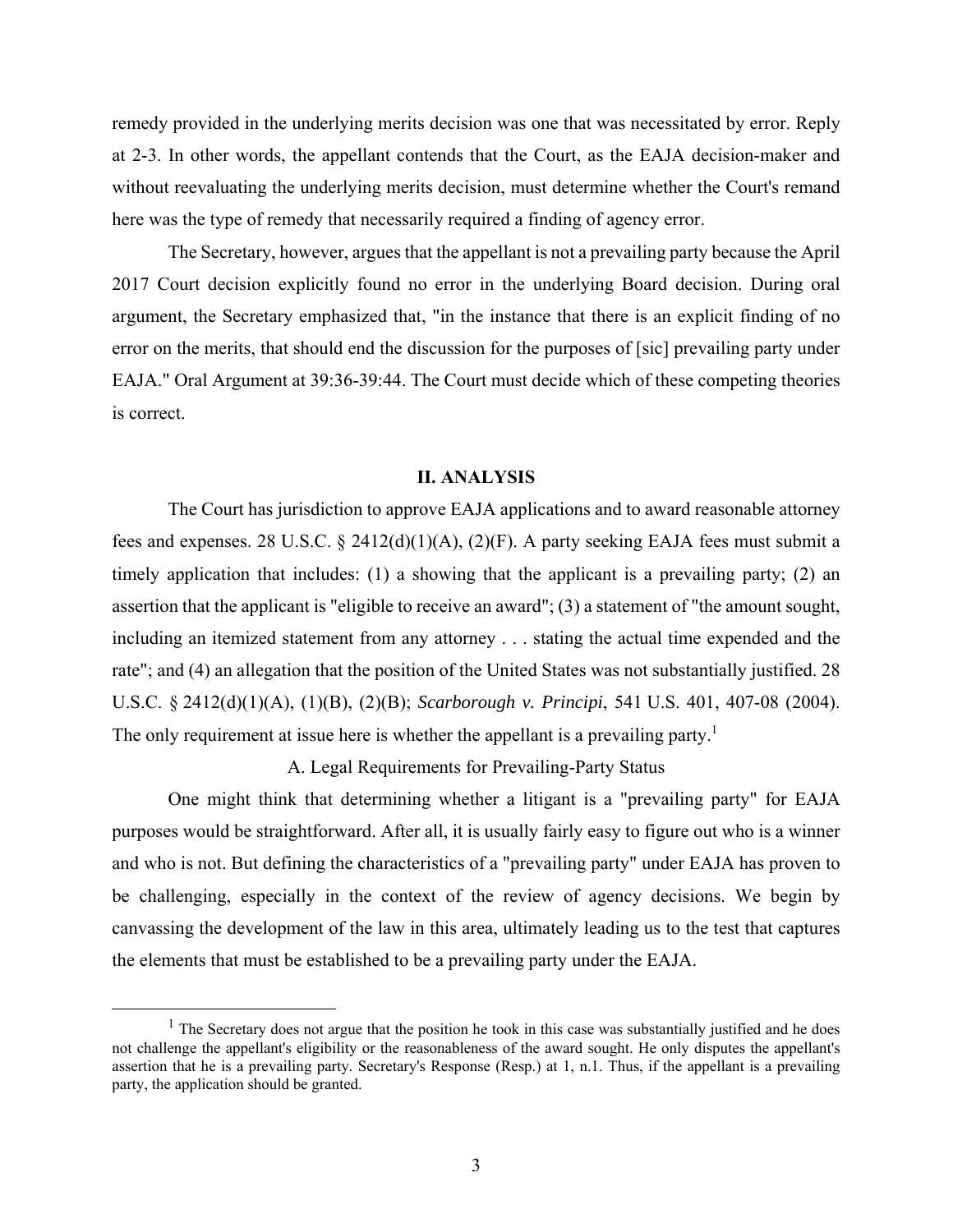Generally, to achieve prevailing party status, a litigant must receive at least some relief on the merits of the claim rising to the level of an enforceable judgment on the merits or court-ordered consent decree that materially alters the parties' legal relationship. *Vaughn v. Principi*, 336 F.3d 1351, 1356-57 (Fed. Cir. 2003) (citing *Buckhannon Bd. & Care Home, Inc. v. W. Va. Dep't of Health & Human Res*., 532 U.S. 598, 603 (2001)). While recognizing that normally a decision merely remanding a case would not qualify as "some relief on the merits," the U.S. Court of Appeals for the Federal Circuit (Federal Circuit) has explained that remands to administrative agencies are different than other remands and *may* constitute the requisite relief on the merits. *Former Employees of Motorola Ceramic Products (Motorola) v. United States*, 336 F.3d 1360, 1366 (Fed. Cir. 2003). Specifically:

[W]here the plaintiff secures a remand requiring further agency proceedings because of alleged error by the agency, the plaintiff qualifies as a prevailing party (1) without regard to the outcome of the agency proceedings where there has been no retention of jurisdiction by the court, or (2) when successful in the remand proceedings where there has been a retention of jurisdiction.

*Id.*; *see Kelly v. Nicholson*, 463 F.3d 1349, 1354 (Fed. Cir. 2006) ("[T]he inquiry is whether [the party] was a prevailing party in his 'civil action,' not whether he ultimately prevails on his service connection claim.").

We know then that remands to agencies may confer prevailing party status, but do not always do so. Over the years, this Court and the Federal Circuit have explored the dividing line between remands that confer such status and remands that do not. For example, a remand to consider the effect of intervening legislation does not confer prevailing party status, *see Vaughn*, 336 F.3d at 1356-57, 1360, nor does a remand directing dismissal for lack of jurisdiction, *see Halpern v. Principi*, 384 F.3d 1297, 1306 (Fed. Cir. 2004). Additionally, a remand for procedural purposes—e.g., to address the passage of a new law or issuance of a judicial decision offering new avenues of relief—does not confer prevailing party status. *See Akers v. Nicholson*, 409 F.3d 1356, 1360 (Fed. Cir. 2005). Similarly, a remand for the Board to consider a legal issue raised for the first time on appeal pursuant to *Maggitt v. West*, 202 F.3d 1370 (Fed. Cir. 2000), does not, by itself, confer prevailing party status. *See Gordon v. Shinseki*, 17 Vet.App. 221, 224 (2003); *see also Vahey v. Nicholson*, 20 Vet.App. 208, 211 (2006) (rejecting appellant's contention that he was a prevailing party because the matter was remanded for readjudication in light of caselaw that was not yet considered by the agency in the first instance).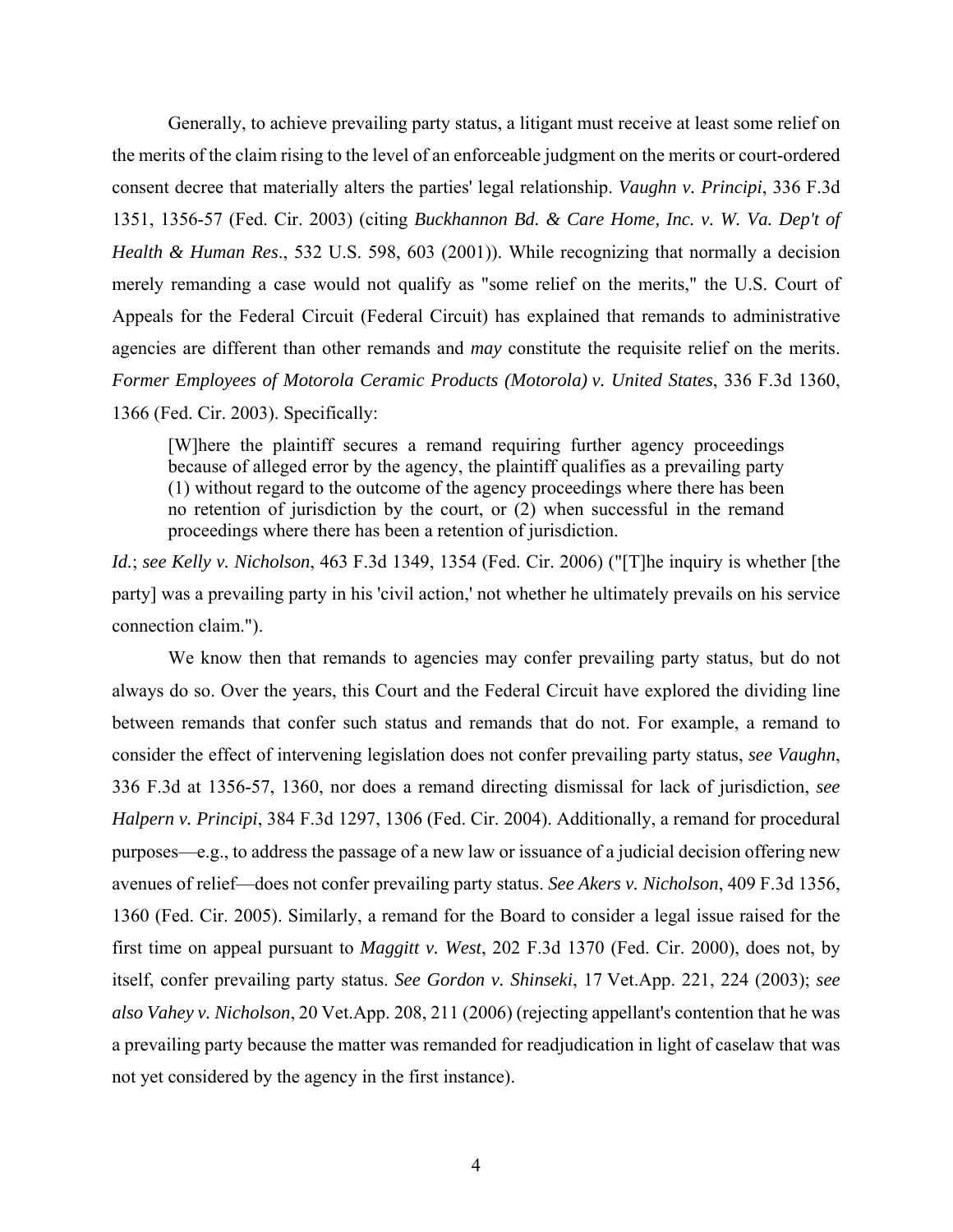In *Davis v. Nicholson*, the Federal Circuit reaffirmed *Motorola* and further expounded on how to determine when a remand to an administrative agency occurs "'because of alleged error by the agency.'" 475 F.3d 1360, 1364 (Fed. Cir. 2007) (quoting *Motorola*, 336 F.3d at 1366). Significantly, the Federal Circuit held that agency error can be explicit or implicit in a court's decision (assuming the agency does not confess error). *See id.* The Federal Circuit held:

Where there has been a remand to an administrative agency without a judicial finding of administrative error or a concession of such error by the agency, the default rule is that the remand is not based on administrative error for EAJA purposes under the *Motorola* test. This default rule places the burden on the EAJA applicant to prove, based on the record, that the remand had to have been predicated on administrative error even though the remand order does not say so.

### *Id.* at 1366.

We pause at this point to underscore the importance of this passage from *Davis* for purposes of this case. The face of the underlying merits decision sets the stage for a subsequent EAJA determination. However, that decision (and the language it uses) is not the end of the matter. Rather, it sets a "default rule," essentially determining whether the onus will be on the EAJA applicant to demonstrate that a remand without an express finding of error was in fact predicated on administrative error to be deemed a prevailing party. Thus, as the Federal Circuit expressly noted, "remands based on our recognition of agency error from the record do confer prevailing party status." *Id.* at 1364 (citing *Kelly*, 463 F.3d at 1354 n.3); *see Gurley v. Peake*, 528 F.3d 1322, 1327-28 (Fed. Cir. 2008) (quoting *Davis* and explaining that the Court must look to the "context of the remand," when assessing whether a remand order is predicated on agency error).

The Federal Circuit also rejected Mr. Davis's argument that the remand order had to have been premised on administrative error simply because the Court remanded, explaining that agency errors are not the only reason that the Court can issue remands. *Davis*, 475 F.3d at 1364. "Instead, the Veterans Court has authority to remand cases to the Board for further proceedings for further consideration of legal issues or for clarification of facts underlying a legal issue." *Id.* Ultimately, the Federal Circuit concluded that Mr. Davis was not a prevailing party because he failed to demonstrate that, and the record was unclear whether, the remand order was predicated on agency error. *Id.* at 1365.2

 $\begin{array}{c|c}\n\hline\n\text{2}\n\end{array}$ <sup>2</sup> There were other decisions on this topic as well. For example, remands for judicial economy were deemed procedural and not based on administrative error. *Gurley*, 528 F.3d at 1328. Also, a joint motion for remand granted by the Court based on the parties' understanding that it was for the Board to reevaluate a claim in light of new caselaw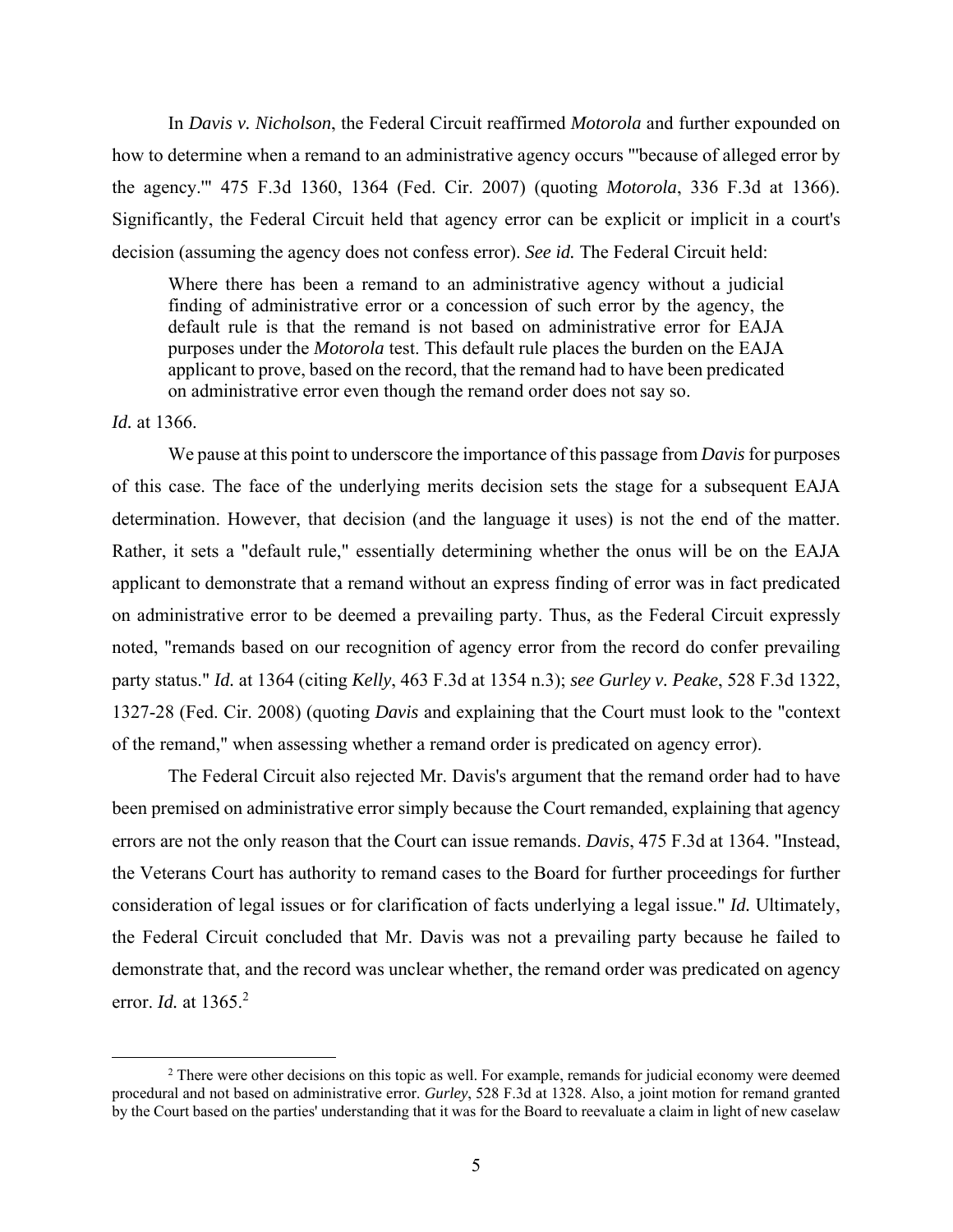The most recent Federal Circuit decision on point is *Dover v. McDonald*, 818 F.3d 1316 (Fed. Cir. 2016). The parties in *Dover* agreed that the remand there was necessitated by agency error (the Board failing to dismiss a non-specific motion for revision based on clear and unmistakable error, *id*. at 1317) and the dispute turned on what was required to be done on remand. *Id*. at 1319. Given that fact, it might appear that *Dover* is not particularly relevant here. However, it is highly significant because the Federal Circuit set out a three-part test for determining prevailing party status under the EAJA in the context of agency remands. We believe this test harmonizes the caselaw that had developed over a number of years in this area. An appellant who secures a remand to an administrative agency is a prevailing party under the EAJA if (1) the remand was necessitated by or predicated upon administrative error, (2) the remanding court did not retain jurisdiction, and (3) the language in the remand order clearly called for further agency proceedings, which leaves the possibility of attaining a favorable merits determination. *Id.*<sup>3</sup>

Here, there is no dispute about two of the three *Dover* elements. The Court did not retain jurisdiction in this matter and the remand order expressly called for further agency proceedings when it instructed the Board "to consider this evidence in the first instance and to direct VA to provide such additional assistance to the appellant it deems appropriate in light of this evidence." *Blue*, 2017 WL 1407530, at \*3-4. Thus, the only question that must be resolved is whether the remand was necessitated by or predicated on agency error. We turn to that question next.

# B. Agency Error

 As discussed above, the Federal Circuit has made clear that error can be either explicit or implicit and can be either found by the Court or conceded by the Secretary. *See Davis*, 475 F.3d at 1364. The Secretary does not concede error. *See* Secretary's Resp. at 3. The Court did not explicitly find error either. In fact, the opposite is true. The remand order reflects that the Court could "find no error" on the part of the Board or VA. *Blue*, 2017 WL 1407530, at \*3. Thus, per *Davis*, the

<u>.</u>

was not based on any "actual or perceived administrative error." *Thompson v. Shinseki*, 682 F.3d 1377, 1382 (Fed. Cir. 2012).

<sup>&</sup>lt;sup>3</sup> There had been claims that the Federal Circuit's caselaw about what was necessary to qualify as a prevailing party was inconsistent. *See Halpern*, 384 F.3d at 1306 ("The parties would have us choose between *Former Employees of Motorola* and *Vaughn* and decide which case lays down the proper rule. Implicit in that proposition is the notion that the rules . . . are somehow in conflict. We need not and do not address that notion [here]."). To the extent that was the case, we believe *Dover* resolves the inconsistency. To be clear, we understand that the three-part test recited above is the definitive one to be used in determining prevailing party status under the EAJA in the context of remands to administrative agencies.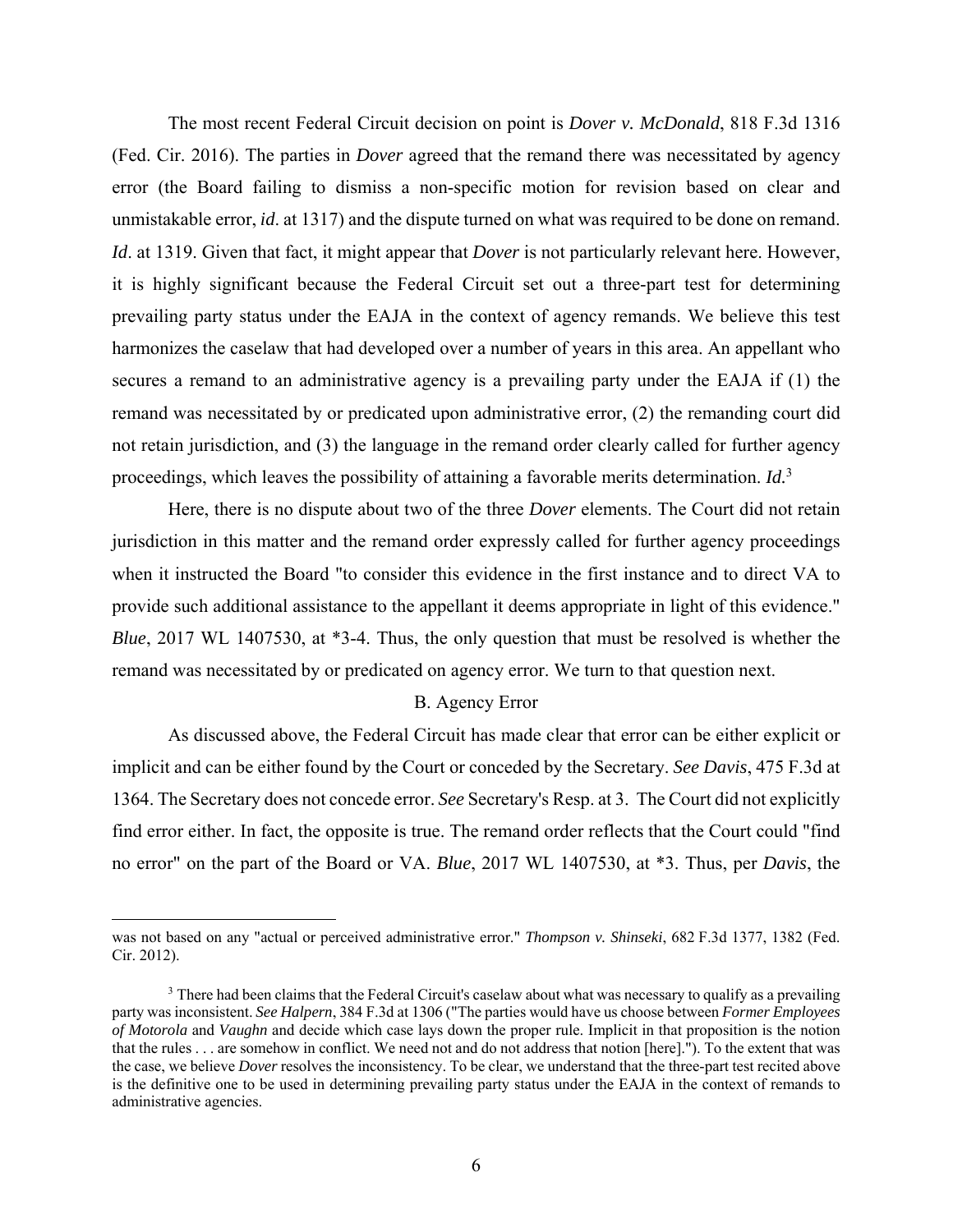default rule is in effect here, which requires that the Court presume that there is no administrative error and for the appellant to prevail he must demonstrate that the remand order was, despite its language, actually predicated on such error. 475 F.3d at 1364.

We acknowledge that there is no case on all fours with this one, or at least not one the parties have cited or the Court could find. There are cases in which a merits decision says, essentially, "there is administrative error" and there are merits decisions that say nothing at all on that subject. But it is unique, or at least exceedingly rare, to have a merits decision award the relief a litigant seeks but expressly state that there was no agency error. As unusual as that may be, that is what we have. To rule on this matter, the Court must first determine how, under these unique circumstances, we, as an EAJA decision-maker, should interpret the merits decision. To begin, we examine what embodies implicit error in such a situation.

 A merits determination and a decision concerning the award of fees under the EAJA are different matters. This reality can often be obscured by the fact that the decision-makers for the merits and for the EAJA are often the same. Here that is not the case, which may make the distinction more noticeable. Regardless, however, decisions on the merits and on an EAJA application are distinct from one another. A merits decision-maker does not decide if a litigant is a prevailing party under the EAJA. And an EAJA decision-maker cannot relitigate the merits determination. We have recognized this latter point before when we held that an EAJA decisionmaker "need not, and in fact should not, investigate at the EAJA prevailing-party stage the validity, type, or nature of the administrative error. Nor should the Court revisit at the EAJA stage the logic of the merits decision." *McCormick v. Principi*, 16 Vet.App. 407, 411 (2002). As the Supreme Court recognized, "'[a] request for attorney's fees should not result in a second major litigation.'" *Commissioner, I.N.S. v. Jean*, 496 U.S. 154, 163 (1990) (quoting *Hensley v. Eckerhart*, 461 U.S. 424, 437 (1983)).4

 The Federal Circuit's cases provide guidance about how to accommodate an EAJA decision-maker's distinct role in the process while guarding against inappropriate relitigation of the merits. An EAJA decision-maker takes what the merits decision-maker did–the relief–and compares that to whether that relief was necessitated by or predicated on error at the agency. In a similar way, in EAJA matters where the underlying merits decision is silent on the issue of agency

 $\overline{a}$  The parties do not dispute this principle and the appellant made it clear that he is not attempting to relitigate the merits of the underlying decision. Oral Argument at 24:44-24:55.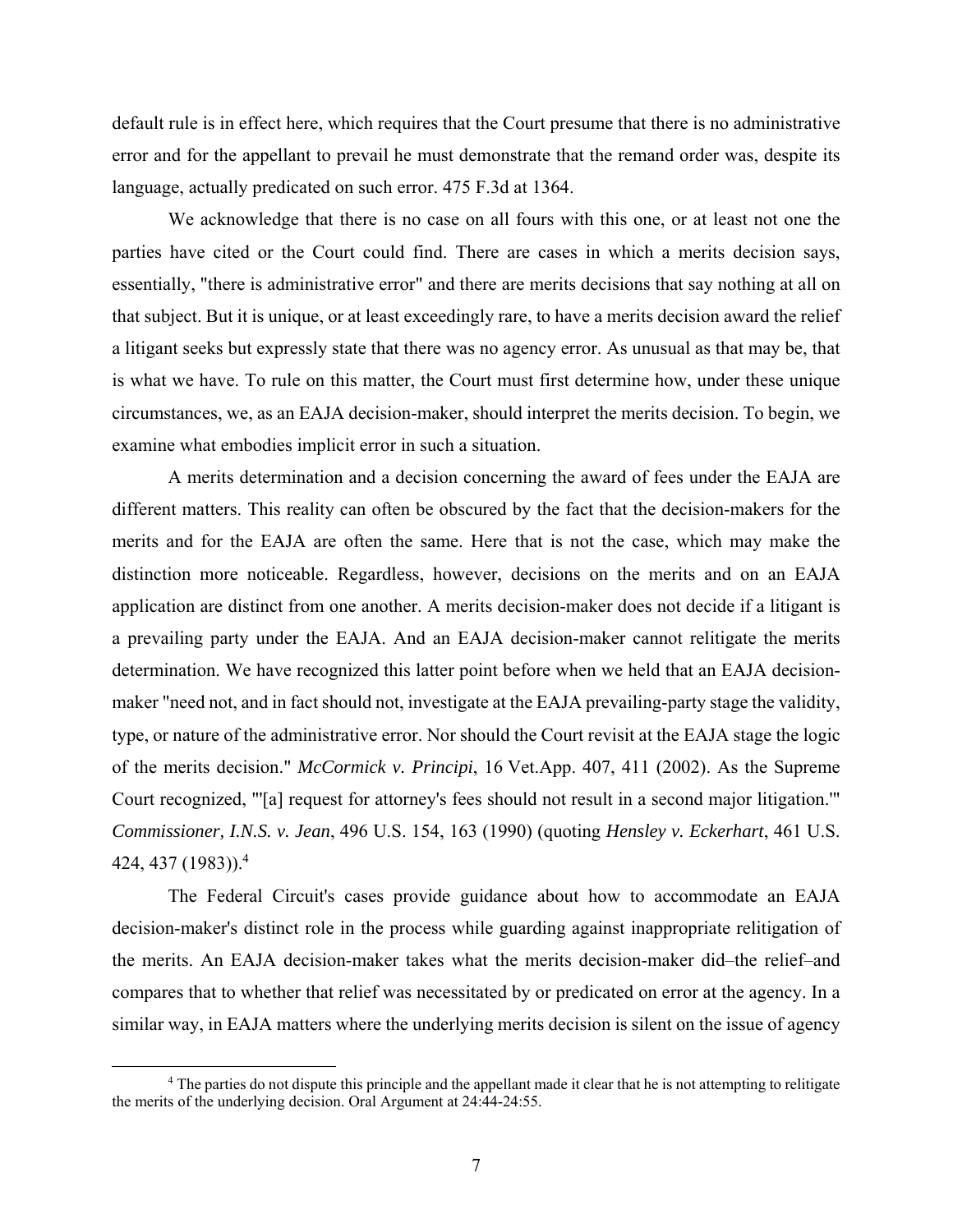error, the Federal Circuit has instructed EAJA decision-makers to review the context and nature surrounding the remand to determine whether there was administrative error. *See Thompson*, 682 F.3d at 1382; *Davis*, 475 F.3d at 1364; *Kelly*, 463 F.3d at 1349. The EAJA decision-maker is to assess the relief provided in the context of the merits decision's reasoning. *See Gurley*, 528 F.3d at 1327; *Davis*, 475 F.3d at 1365. We see no reason why that same analytical approach should be any different in this case.

How does one go about shouldering such a burden? As we have explained, there are no cases directly on point. Nevertheless, we can draw some general principles from cases in which the merits decision is silent on the question of agency error. First, it is clear that an EAJA decisionmaker is required to examine the context of the remand order itself to determine whether the remand was implicitly predicated on agency error. *See Gurley*, 528 F.3d at 1327; *Davis*, 475 F.3d at 1365. When looking at such context, the Federal Circuit examines not only the critical language of the remand order but also the nature of the remand, the record, and the actions of both parties and the merits decision-maker.

In *Kelly*, for example, the Federal Circuit evaluated the Court's underlying remand order and emphasized the importance of looking at the context surrounding the remand, explaining that "[i]t would be incongruous to allow courts to make an end run around the purposes underlying EAJA by making such trivial distinctions and masking its actions in artfully worded orders." 463 F.3d at 1355. In that case, this Court had denied the request for EAJA fees and explained that the remand was not based on agency error because it imposed no requirement on the Board on remand unless the argument was raised by the appellant below. *Id.* at 1355. The Federal Circuit reversed that determination and explained that Mr. Kelly "prevailed in his civil action." *Id.* at 1354. Then, after a review of the record, the court determined that VA failed to consider all the evidence of record before making its determination, requiring remand. *Id.* at 1355. That was error regardless of how the merits decision-maker characterized it. In *Davis*, the Federal Circuit cited to *Kelly* and upheld the proposition that an EAJA decision-maker's determination of whether a remand was predicated on agency error is not limited to the four corners of the remand order and found that Mr. Davis "failed to prove that the remand was based on administrative agency error."5 *Davis*, 475 F.3d at 1366.

 $rac{1}{\sqrt{1-\frac{1}{\sqrt{1-\frac{1}{\sqrt{1-\frac{1}{\sqrt{1-\frac{1}{\sqrt{1-\frac{1}{\sqrt{1-\frac{1}{\sqrt{1-\frac{1}{\sqrt{1-\frac{1}{\sqrt{1-\frac{1}{\sqrt{1-\frac{1}{\sqrt{1-\frac{1}{\sqrt{1-\frac{1}{\sqrt{1-\frac{1}{\sqrt{1-\frac{1}{\sqrt{1-\frac{1}{\sqrt{1-\frac{1}{\sqrt{1-\frac{1}{\sqrt{1-\frac{1}{\sqrt{1-\frac{1}{\sqrt{1-\frac{1}{\sqrt{1-\frac{1}{\sqrt{1-\frac{1}{\sqrt{1-\frac{1}{\sqrt{1-\frac{1}{$ <sup>5</sup> In 2010, the U.S. Court of Federal Claims in *Martinez v. United States* relied on *Davis*, explaining that it must look to the entirety of the record to determine whether the remand at issue was predicated on agency error. That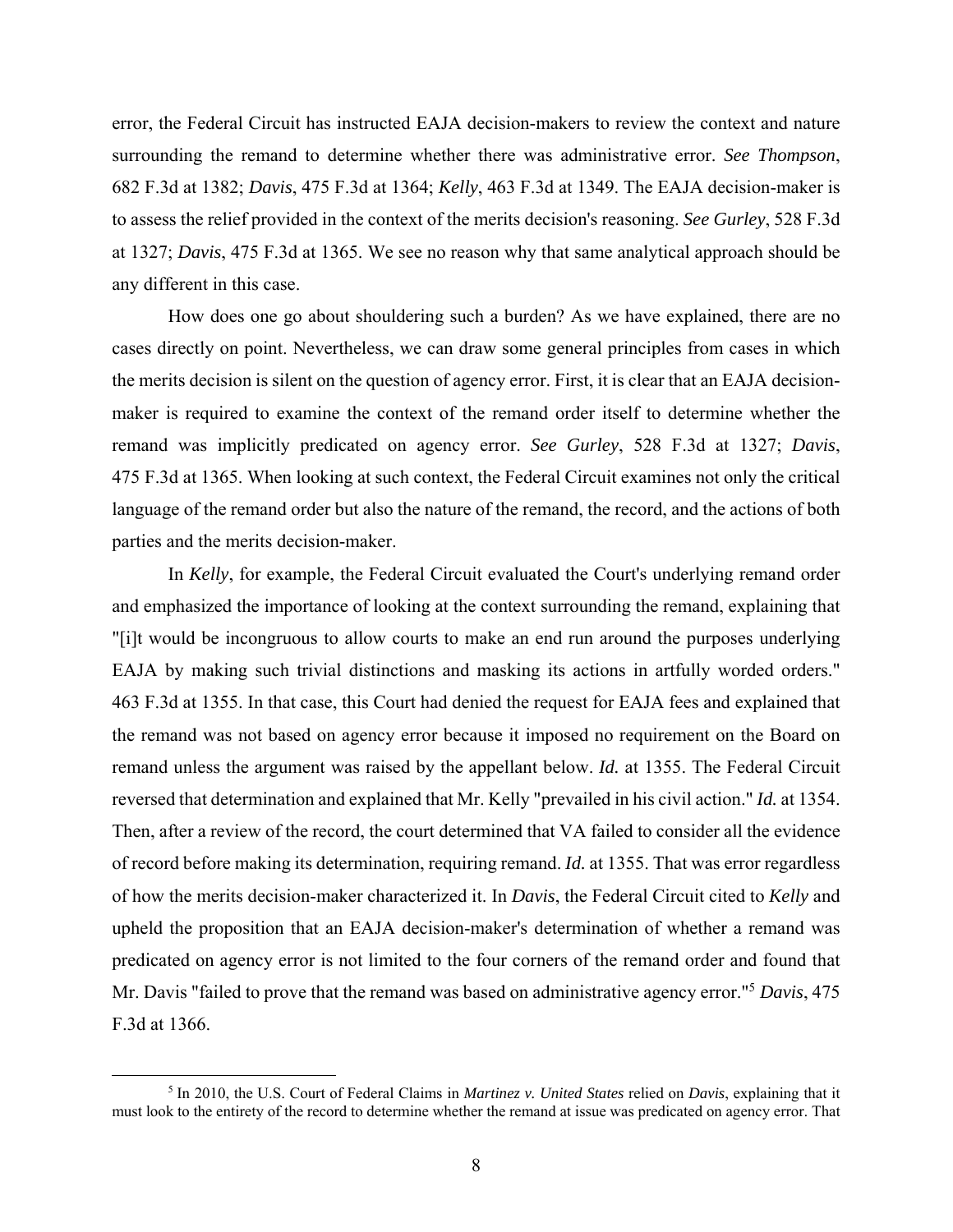In *Thompson*, the Federal Circuit examined the parties' perceptions to determine if the remand order was predicated on agency error. In that case, because the parties believed that new caselaw had changed the legal landscape, it determined that the Court granted the joint motion for remand on that basis as well and, thus, the context of the remand did not support a finding that the remand was predicated on any "actual or perceived" agency error. 682 F.3d at 1382.

Moreover, the U.S. Court of Federal Claims' decision in *Hughett v. United States*, 110 Fed. Cl. 680 (Fed. Cl. 2013), is instructive. In *Hughett*, the Court of Federal Claims examined the language of the remand order at issue and explained that the court's purpose behind issuing the remand was to promote judicial economy, not to address administrative error. *Id*. at 687. Therefore, prevailing party status was not warranted because the remand was merely a "technical victory" that would allow the court to more efficiently rule on the matter. *Id.* at 687-88.6

 Therefore, for EAJA purposes, the language of the remand order, as well as the circumstances surrounding the remand, are the fundamental basis for the determination of whether implicit agency error exists in a remand order. To evaluate the circumstances or context of the remand, the Court can review the parties' perceptions, address actions in favor of judicial policy, and even review the entirety of the record. *See Thompson*, 682 F.3d at 1382; *Gurley*, 528 F.3d at 1327; *Davis*, 475 F.3d at 1365; *Kelly*, 463 F.3d at 1355; *Hughett*, 110 Fed. Cl. at 684.

C. Application: Mr. Blue is a Prevailing Party Under the EAJA

In his EAJA application, Mr. Blue asserted that he is a prevailing party because "the Court vacated the B[oard's] decision based on the failure to obtain relevant agency records and remanded the case for further adjudication in accordance with its decision." Application at 4. He further argued that the relief the Court ordered—a remand for further development and readjudication— "create[d] the 'material alteration of the legal relationship of the parties' necessary to permit an award of attorney's fees.'" *Id.* (quoting *Buckhannon*, 532 U.S. at 604). In his reply to the Secretary's response, the appellant contended that "the proper test is whether the relief on the merits obtained in the form of a remand was necessitated by agency error," not "whether the Secretary conceded

 $\overline{a}$ 

court stated that, because the "record amply demonstrates" that the remand was ordered for failure to properly apply a regulation, the lack of an explicit finding of error did not alter the analysis for EAJA purposes. 94 Fed. Cl. 176, 182 (Fed. Cl. 2010) (citing *Davis*, 475 F.3d at 1365).

<sup>&</sup>lt;sup>6</sup> The Court recognizes that the Court of Federal Claims retained jurisdiction in that case, unlike the matter at hand, but the application of the EAJA caselaw related to the nature of remands is still on point because the appellant there was required to show success on the merits within the parameters of *Motorola* and its progeny. *See Hughett*, 110 Fed. Cl. at 685-89.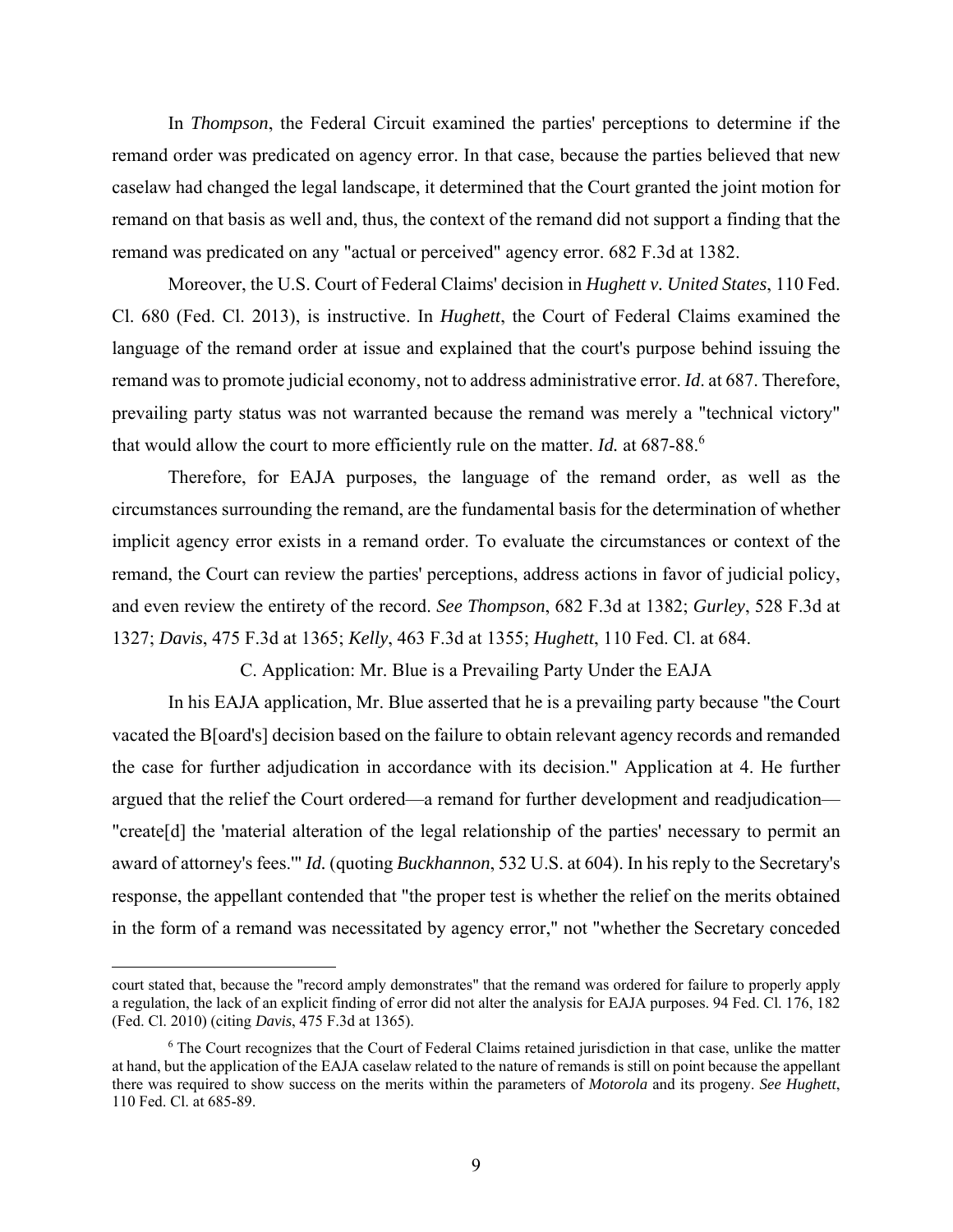error or this Court made a finding of error." Reply at 3. Specifically, Mr. Blue explained that "[i]t was . . . an error of the agency in failing to have fully developed [his] claim before deciding it on the merits which necessitated the remand made by this Court." *Id.* at 5. At oral argument, Mr. Blue asserted that, but for the existence of an administrative error, the Court could not have determined that vacatur and remand were necessary in this case. Oral Argument at 25:28-25:52.

Mr. Blue is a prevailing party for EAJA purposes based on a contextual assessment of the underlying merits decision. We reach this conclusion by considering the substantive discussion in the merits decision, the relief awarded, and whether the caselaw cited in the merits decision would allow such relief in the absence of agency error. To set the stage, the critical language of the Court's remand in this appeal is:

Although the Court can find no error in the Board's failure to discover the exact dates of the appellant's treatment in California or in VA's failure to request records dated at least 2 years later than the appellant's testimony revealed, the appellant has now identified evidence in the record that meets his burden of providing VA with the information necessary to assist him in obtaining potentially relevant VA records. *See* 38 C.F.R. § 3.159(c)(1). Accordingly, the Court will remand the matter for the Board to consider this evidence in the first instance and to direct VA to provide such additional assistance to the appellant it deems appropriate in light of this evidence.

*Blue*, 2017 WL 1407530, at \*3. The underlying merits decision cited *Maggitt* and *Bozeman v. McDonald*, 814 F.3d 1354 (Fed. Cir. 2016), after the critical passage quoted above. *Blue*, 2017 WL 1407530, at \*3.<sup>7</sup>

The Federal Circuit in *Maggitt* held, in relevant part, that this Court had discretion to either address or remand to the Board to consider initially certain arguments raised for the first time on appeal. 202 F.3d at 1377 ("While the . . . Court may hear legal arguments raised for the first time with regard to a claim that is properly before the [C]ourt, it is not compelled to do so in every instance."). But *Maggitt* does not provide carte blanche to vacate a Board decision in the absence of agency error. In every situation we have found (as in *Maggitt* itself<sup>8</sup>), the matter remanded to

 $\begin{array}{c|c}\n\hline\n\end{array}$  The merits decision also cited *Hensley v. West*, 212 F.3d 1255, 1263 (Fed. Cir. 2000), and *Webster v. Derwinski*, 1 Vet.App. 155, 159 (1991). *Blue*, 2017 WL 1407530, at \*3. Both cases, however, concern express findings of agency error and were cited for the narrow proposition that this Court should not conduct fact finding in the first instance.

<sup>&</sup>lt;sup>8</sup> In *Maggitt*, the appellant raised, in pertinent part, two issues on appeal that were not previously presented to the Board. The first was a constitutional argument concerning a violation of due process and the second concerned two administrative regulations that he asserted were invalidly repealed, violating the Administrative Procedure Act. 202 F.3d at 1373. Both were legal arguments.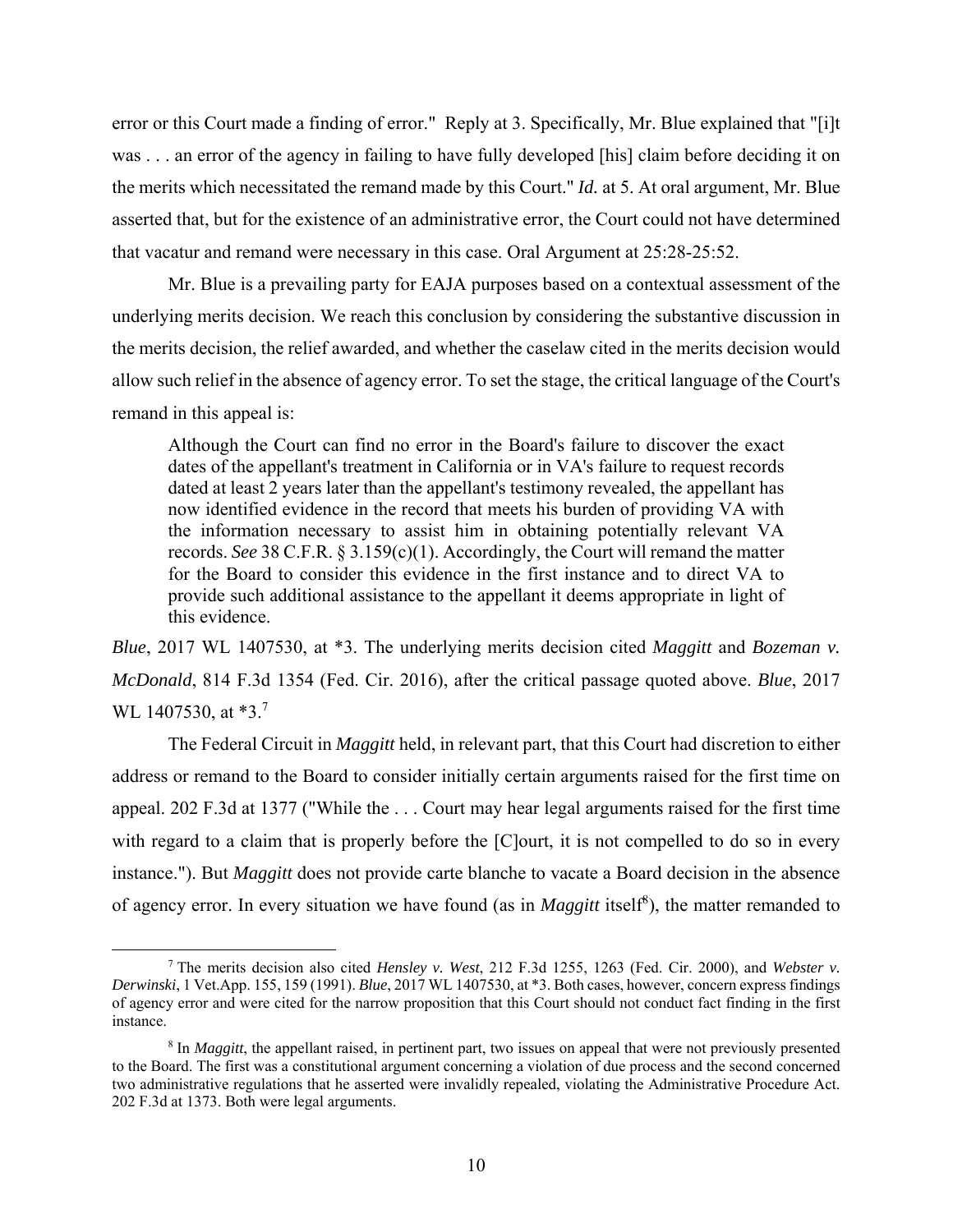the Board to consider in the first instance involved a *legal* question. *See, e.g., Sowers v. McDonald*, 27 Vet.App. 472 (2016) (remanded for the Board to make the appropriate factual findings to properly address the legal question under 38 C.F.R. 3.321); *Pacheco v. Gibson*, 27 Vet.App. 21 (2014) (per curiam) (remanded for the Board to address possible earlier effective date under 38 C.F.R. § 3.156(c)); *Kyhn v. Shinseki*, 26 Vet.App. 371 (2013) (per curiam) (remanded for the Board to determine whether VA's notification duties were satisfied under 38 U.S.C. § 5103A); *Gordon*, 17 Vet.App. at 224 (merits decision remanded to the Board because the application of the regulation at issue "appeared to have discretionary rather than mandatory application").<sup>9</sup> Under its current bounds, *Maggitt* provides that the Court may vacate a Board decision without error to allow the Board to consider a legal question as an initial matter. As such, *Maggitt* does not support the relief ordered in this case in the absence of agency error.10 Moreover, the citation to *Bozeman* and the accompanying parenthetical suggest that the merits decision-maker was aware that an argument premised on evidence contained in the record would fall outside the parameters of a *Maggitt* remand. *See Bozeman*, 814 F.3d at 1358 ("[A]n argument that the Board failed to consider evidence contained in the record, which supports a veteran's established legal claim, should not be considered a new legal argument raised for the first time on appeal [for purposes of invoking issue exhaustion under *Maggitt*].").

In sum, although the merits decision-maker in part explicitly found no error in its remand order on the underlying merits decision, we conclude that, under the unique circumstances presented by this case, the appellant has met his burden of demonstrating that the remand in this matter must have been implicitly predicated on an "actual or perceived" agency error and the appellant has demonstrated that he is a prevailing party in this matter. *See Davis*, 475 F.3d at 1364;

 $\frac{1}{9}$  Contrary to the Secretary's argument, this EAJA matter is distinguishable from *Gordon* where the appellant raised a new argument related to the application of a regulation that was not previously made. By contrast, in the case at hand, the Court seemed to suggest that the appellant, while on appeal to the Court, met his burden of showing he may be entitled to further assistance under the duty to assist pursuant to  $\S 3.159(c)(1)$ , which is something VA is required to comply with. *See Kelly*, 463 F.3d at 1354-55 ("[W]here the VA has breached its duty to assist the veteran and . . . failed to consider all evidence supporting a claim, the Veterans Court will necessarily remand the case to the agency.").

<sup>&</sup>lt;sup>10</sup> Even if one were to extend *Maggitt*, it still would not fit this situation. The only substantive argument the Court addressed in the underlying appeal pertained to VA's duty to assist under  $\S 3.159(c)(1)$  and it acknowledged that the appellant had maintained that VA had not satisfied that duty throughout the course of his appeal. *Blue*, 2017 WL 1407530, at \*3. A review of the record confirms the Court's statement. Given that recognition, *Maggitt* was inapposite because the appellant was continuing an ongoing argument—violation of VA's duty to assist—that had been raised below.